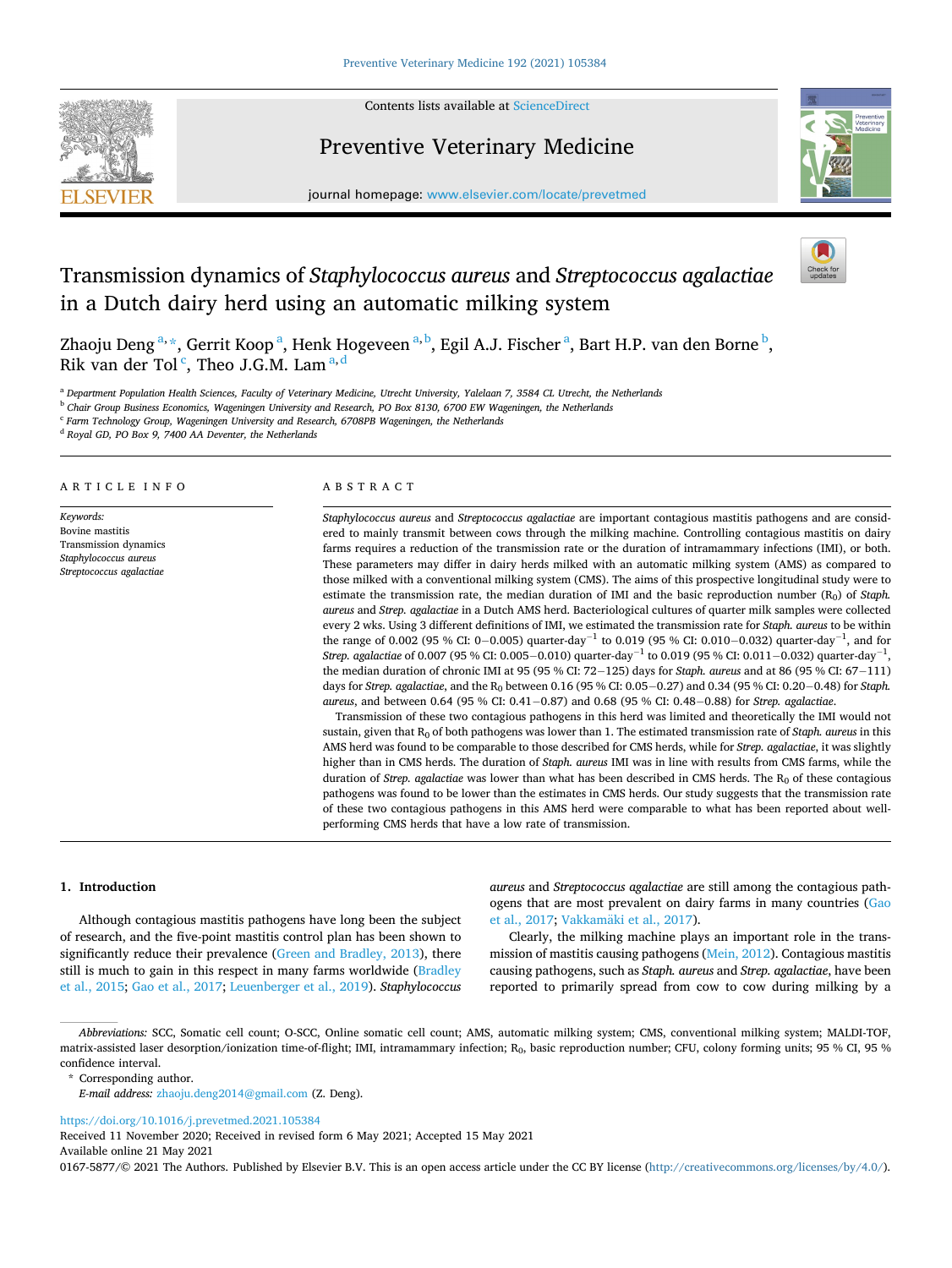contaminated milking machine ([Keefe, 2012\)](#page-6-0). Although some evidence suggests that environmental infections also occur ([Fox and Gay, 1993](#page-6-0); [Barlow et al., 2013\)](#page-6-0), *Staph. aureus* is generally considered to be contagious and transmitted between cows, with the presence of a predominant genotype in a herd reflecting the epidemiological features of contagious mastitis pathogens (Sommerhäuser et al., 2003; Capurro [et al., 2010; Klaas and Zadoks, 2018](#page-6-0)). The prevalence of *Strep. agalactiae*  has been significantly reduced since the adoption of the five point mastitis control plan [\(Hillerton and Booth, 2018](#page-6-0)). However, recent research found its prevalence to be relatively high in herds using an automatic milking system (**AMS**) [\(Svennesen et al., 2019](#page-6-0)) and proved the existence of an environmental transmission route of *Strep. agalactiae*  (Jø[rgensen et al., 2016\)](#page-6-0). Transmission rates of these pathogens have been estimated in herds using conventional milking systems (**CMS**) ([Zadoks et al., 2002](#page-6-0); [Leelahapongsathon et al., 2016](#page-6-0); [Kirkeby et al.,](#page-6-0)  [2019\)](#page-6-0), but to the best of our knowledge, only once in an AMS herd, that evaluated data at the cow level rather than quarter level [\(Dalen et al.,](#page-6-0)  [2019\)](#page-6-0).

In AMS herds, contacts between individual cows and interactions with the milking machine differ from those in CMS herds, which may have an effect on the transmission dynamics of contagious mastitis pathogens. For instance, automated cleaning of teats and automated post-milking teat disinfection may affect the transmission rate of these pathogens. Additionally, the use of sensors to identify infected animals may have an effect on the time until diagnosis of subclinical mastitis and therefore possibly on the time until interventions are implemented by herdsmen. The distinctive difference between AMS and CMS herds regarding the milking process is that cows are milked with a single milking unit per AMS. Hence, they may have a higher exposure to contaminated milking equipment, especially when cleaning and disinfection procedures are suboptimal. Intramammary infections, as indicated by a high SCC, seem to occur more frequently in AMS compared to CMS herds ([Deng et al., 2019](#page-6-0)). Although reducing the transmission of IMI is one of the most important parts of mastitis control programs (Ø[sterås and S](#page-6-0)ølverød, 2009; [Down et al., 2013](#page-6-0)), the transmission rate of these pathogens in AMS herds is not fully clear. Therefore, the aim of this study was to estimate the transmission rate, the duration of IMI and the basic reproduction number (**R0**) of *Staph. aureus* and *Strep. agalactiae* in a Dutch dairy herd using an AMS and compare this to previous findings in CMS herds. Additionally, the effect of different definitions of IMI on transmission parameter estimates was evaluated.

## **2. Materials and methods**

In a prospective longitudinal study, during 6 mo, bi-weekly quarter milk samples were collected for bacteriological culturing in a group of approximately 60 cows milked with an AMS. With the bacteriological culture data, we estimated transmission rate, median duration and  $R_0$  of IMI for both *Staph. aureus* and *Strep. agalactiae.* 

# *2.1. Farm and cow selection*

A farm was selected based on the use of AMS, the availability of online SCC sensors (MQC-C, Lely Industries N.V., Maassluis, The Netherlands), the location of the farm relatively close to Utrecht University and the farmer's willingness to participate in this study. The selected dairy farm had four separate groups of cows, each milked with a single Lely Astronaut A4 AMS (Lely Industries N.V.). The AMS automatically performed cleaning of teats and post-milking teat disinfection by spraying the teats of each cow as well as rinsing and steaming of the milking unit between milkings. Data about the disease history of the cows in all the 4 groups were recorded by the farmer and were available. One of the four groups of cows was selected for quarter milk sampling based on the farmer's indication that this group of cows had the highest incidence of contagious mastitis among the 4 groups. The selected group consisted of approximately 60 lactating Holstein cows (24 cows in parity

2 and 21 cows in parity 3, the remaining cows were in parity 4–8, the median of days in milk for cows enrolled in sampling was 138 (2.5 %– 97.5 % quantile: 20–300). Cows were milked on average 2.8 times/day with an average milk production of 12.3 kg/milking. During the study period, there was an influx of fresh cows and an efflux of cows being dried off using selective dry cow therapy. Cows were fed automatically using a total mixed ration and had free access to feeding. Sawdust was used for bedding, and beddings were cleaned and refilled with sawdust every morning.

# *2.2. Data collection*

The milking robot in this group was equipped with an online sensor system (MQC-C, Lely Industries N.V., The Netherlands), which measures electrical conductivity in-line for each separate udder quarter, abnormalities in milk color in composite milk and composite milk SCC at the cow level. Electrical conductivity and color were measured every milking and SCC was measured almost every milking and expressed in cells/mL. Detection of clinical mastitis was based on the estimated SCC, in combination with electrical conductivity as well as the color of milk. Cows suspected to have clinical mastitis, based upon the system's algorithm, were listed on an alert list. Cows on the alert list were further examined by visually inspecting the appearance of milk, udder and cow by the farmer to confirm clinical mastitis. Cases of clinical mastitis were treated with intramammary antibiotics. History of mastitis was recorded in the disease treatment recording system.

A pilot study was conducted to evaluate the sampling scheme and the processing of samples prior to the start of data collection for transmission modelling on September 26th, 2017. Every two weeks from October 10th, 2017 through February 27th, 2018 all cows in the study group were locked on the headlocks to collected quarter milk samples and were released immediately upon completion. Cows were sampled regardless the time since their last milking.

Sampling and culturing of milk samples were performed according to NMC guidelines [\(National Mastitis Council, 2017\)](#page-6-0). In brief, first three squirts of milk were discarded, udders and teats were cleaned with paper and teat ends were subsequently disinfected with cotton soaked in 70 % ethanol. For each quarter, 1–2 mL milk was collected aseptically, after which milk samples were cooled in an ice box and transported to the laboratory at Utrecht University to be processed immediately after arrival.

### *2.3. Laboratory analysis*

In the laboratory, milk samples were mixed by vortex of samples during 5 s and 10 μL milk was inoculated on a sheep blood agar plate and incubated at 37 ◦C. Results were recorded at 24 and 48 h. A negative culture result was defined as a sample with no bacterial growth. Samples with  $> 1$  colony forming units (**CFU**) were considered culture positive, while samples with *>* 2 morphologically different colony types were considered to be contaminated. Colony forming units were counted for each colony type based on morphology in culture positive samples and were transformed into  $log_2(CFU)$ . One isolate of every morphologically different colony type of non-contaminated cultures was subjected to matrix-assisted laser desorption/ionization time-of-flight (**MALDI-TOF**) MS [\(Bizzini and Greub, 2010](#page-6-0)) in duplicate. Isolates with identification score  $\geq 2.0$  were considered as successful identifications and used in the analysis. Isolates of *Staph. aureus* were genotyped by sequencing of the variable region of the surface protein A gene ([Harmsen et al., 2003](#page-6-0)) in order to model the genotype specific transmission.

Bacteriological culture results from quarter milk samples of cows with mastitis within 7 d after calving or within 14 d after treatment for mastitis (which was indicated by farmer's records of treatment history for mastitis in conjunction with milk separation in the farm management system) were excluded from further analysis because of potential misclassification of bacteriological results of samples collected in these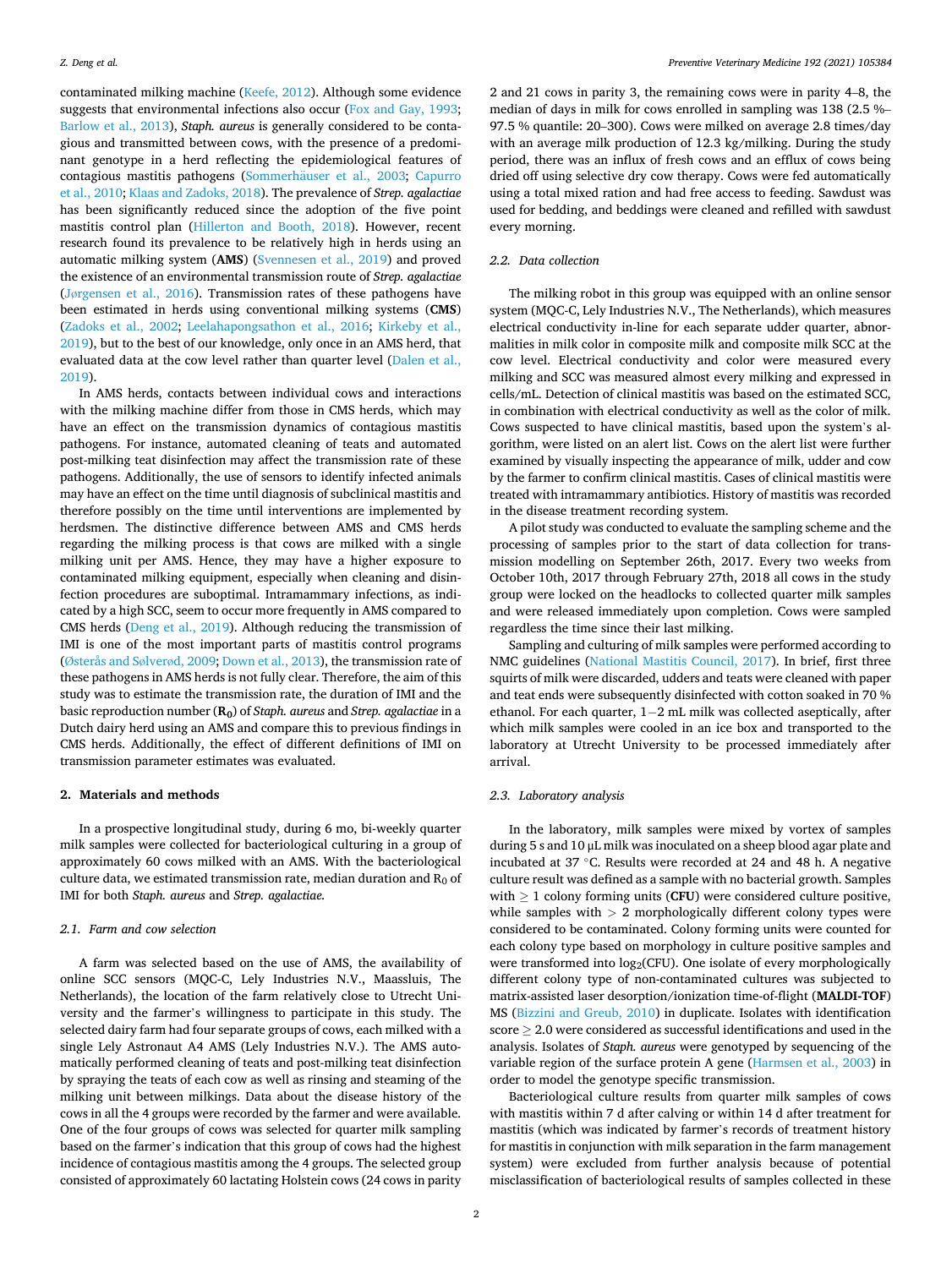periods due to the earlier events or treatments.

# *2.4. Data analysis*

Because different types of IMI (chronic and transient IMI) may have a different attribution to transmission of pathogens, we estimated the transmission rate, duration of IMI, and  $R_0$  in 3 different scenarios. In each scenario, different definitions for a quarter having an (new) IMI, being infectious and being susceptible for new IMI, were applied. In general, if quarters were found to be culture positive  $(\geq 1 \text{ CFU}/0.01 \text{ mL})$ only once in a single isolated sample, these IMI were defined as transient IMI. If quarters were culture positive in subsequent samples for the same pathogen, these IMI were defined as chronic IMI. Definitions were specified for the different scenarios:

(1) scenario 1, using a strict definition of IMI: only chronic IMI (consecutive culture positive samples) are considered infectious and only new chronic IMI are considered as new IMI, transient IMI (single culture positive samples) are ignored and interpreted as culture negative in this scenario. In this scenario an IMI was thus defined as a quarter with ≥ 2 out of 3 consecutive samples being culture positive for the same pathogen species. A quarter was defined as susceptible for new IMI if  $>2$ consecutive samplings were culture negative.

(2) scenario 2, using an intermediate definition of IMI: chronic and transient IMI are differentiated with respect to infectiousness, with only chronic IMI being considered as infectious. New chronic IMI as well as new transient IMI are, however, considered as new IMI. In this scenario transient IMI do not contribute to the infection pressure. A chronic IMI was defined as  $\geq 2$  out of 3 consecutive samples being culture positive for the same pathogen species. A transient IMI was defined as a single culture positive sample, not preceded or followed by a culture positive sample with the same pathogen and not being part of a chronic IMI. A quarter was defined as susceptible for new IMI, either chronic or transient, if ≥2 consecutive samplings were culture negative.

(3) scenario 3, using a lenient definition of IMI: no effect of type of IMI on infectivity is assumed and there is no differentiation between chronic IMI and transient IMI in this scenario. Any culture positive sample was considered as an IMI, being infected and infectious, until the quarter was found negative for that pathogen ([Dohoo et al., 2011](#page-6-0)). A quarter was defined as susceptible for IMI if  $\geq$ 1 consecutive samplings were culture negative.

*Transmission Rate* At any given timepoint during the study, quarters were defined to be either susceptible or infected. A stochastic Susceptible-Infectious-Susceptible (**SIS**) model as described by [Zadoks](#page-6-0)  [et al. \(2002\)](#page-6-0) was used with the aforementioned definitions for IMI status for chronic and transient IMI in each of the three scenarios to estimate the transmission rate and  $R_0$  of each pathogen. The stochastic SIS-model assumed homogeneous mixing, random contacts, equal infectivity of infectious quarters and equal susceptibility of susceptible quarters as well as independence among quarters of the same cow during transmission of IMI as described by [Zadoks et al. \(2002\).](#page-6-0)

We estimated the transmission rate of the stochastic SIS model by a generalized linear model. Maximum likelihood estimation (equations are given in Supplementary Material S1) under the assumption of a binomial distribution of the number of new IMI occurring during a time step was used to estimate transmission rate ([Van der Goot et al., 2003\)](#page-6-0) by using the function mle2 from the bbmle package version 1.0.20 ([Bolker, 2020\)](#page-6-0). Because of the limited number of new IMI cases, the 95 % confidence interval (**CI**) for estimates of transmission rate was calculated using the profile likelihood [\(Stryhn and Christensen, 2003](#page-6-0)). For *Staph. aureus* in scenario 1, this method could not be used, because only 1 new IMI was observed, and the 95 % CI was calculated assuming a normal distribution (estimate  $\pm$  1.96  $\times$  SE).

The number of new IMI during a sample interval *Δt* is given by:

$$
E(C) = S\left(1 - \exp\left(-\beta \times \frac{I}{N} \times \Delta t\right)\right) \tag{1}
$$

where  $E(C)$  is the expected number of new IMI,  $\beta$  is the transmission rate per day, *I* is the number of infectious quarters at the beginning of the sampling interval, *N* is the total number of quarters present at the beginning of the sampling interval (i.e. the total number of all infected and susceptible quarters at the beginning of each sampling interval), *S* is the number of susceptible quarters at the beginning of the sampling interval and *Δt* is the duration of the sampling interval (14 days).

*Duration of IMI* Duration of IMI was calculated using the midpoint between samplings ([Zadoks et al., 2003](#page-6-0)). The start of the IMI was defined as the midpoint between the last sampling at which the quarter was considered susceptible and the first sampling at which it was considered infected. The end of the IMI was either one week after the last sampling moment of the whole study or when a quarter became susceptible again, at the midpoint between the last sampling at which the quarter was considered infected and the first sampling at which it was considered susceptible. We assumed that a quarter with a single missing culture result maintained its infection status from the previous sampling. The association between outcome of the infection (chronic or transient IMI) and  $log_2(CFU)$  in samples with chronic and transient IMI at the first sampling for each pathogen was tested using Welch's *t*-test to correct for the unequal sample sizes in samples with chronic and transient IMI. The median duration of IMI was estimated by using the survreg function with Weibull distribution in the survival package version 2.44−1.1 in R ([Therneau, 2020](#page-6-0)). Both left truncation and right censoring, were ignored in the analysis due to the fact that the Surv function in the survival package of R could not model both left truncation and right censoring. For quarters with right censoring, the week after the last sampling was considered as the end of infection. Duration of transient IMI was considered as 14 d based on the definition described above. In addition to estimating the median duration of IMI, we tested the association (indicated by Pearson's correlation coefficient) between the observed duration of chronic IMI and  $log_2(CFU)$  in chronic IMI of both pathogens.

*Basic Reproduction Number (* $R_0$ *)* The  $R_0$  is the average number of new IMI caused by one infectious quarter in a naïve susceptible population, and was calculated according to Eq. (2):

$$
R_0 = \beta \times (p_{chromic} \times D_{chromic} + (1 - p_{chromic}) \times D_{transient})
$$
 (2)

where  $R_0$  is the estimated basic reproduction number,  $p_{chromic}$  is the proportion of new chronic IMI out of all new IMI across all sampling moments,  $β$  is the estimated transmission rate,  $D_{chromic}$  is the estimated median duration of chronic IMI, *D*<sub>transient</sub> is the estimated duration of transient IMI (14 days). The 95 % confidence interval for the estimator of *R*0 was constructed, assuming independence of the transmission coefficient and duration of the infectious period, such that we could calculate the standard deviation of the estimator:  $SD(R_0)$  =  $\sqrt{\text{Var}(\beta \times D)} = \sqrt{\text{E}(D)^2 \times \text{Var}(\beta) + \text{E}(\beta)^2 \times \text{Var}(D)}$  $\mathbf{E}(D)^2 \times \text{Var}(\beta) + \mathbf{E}(\beta)^2 \times \text{Var}(D)$ √ [\(Rao, 1973](#page-6-0)). The analyses for *Staph. aureus* and *Strep. agalactiae* were performed separately, assuming independent infection dynamics. All analyses were

performed in R version 3.6.2 ([R Core Team, 2019](#page-6-0)).

#### **3. Results**

## *3.1. Descriptive statistics*

During this study in total 317 quarters from 81 cows were sampled at ≥ 2 consecutive sampling moments. There were, on average, 61 (ranging from 57 to 67) cows and 240 (ranging from 222 to 261) quarters at each sampling moment, with 99 out of a total of 317 quarters being sampled at all the 11 sampling moments. The arithmetic average of monthly geometric mean SCC of the study group was 117,189 cells/ mL (ranging from 73,644 to 145,911 cell/mL).

The summary of the culture results is given in [Table 1.](#page-3-0) The non*aureus staphylococci* (**NAS**) and *C. bovis* were the most prevalent groups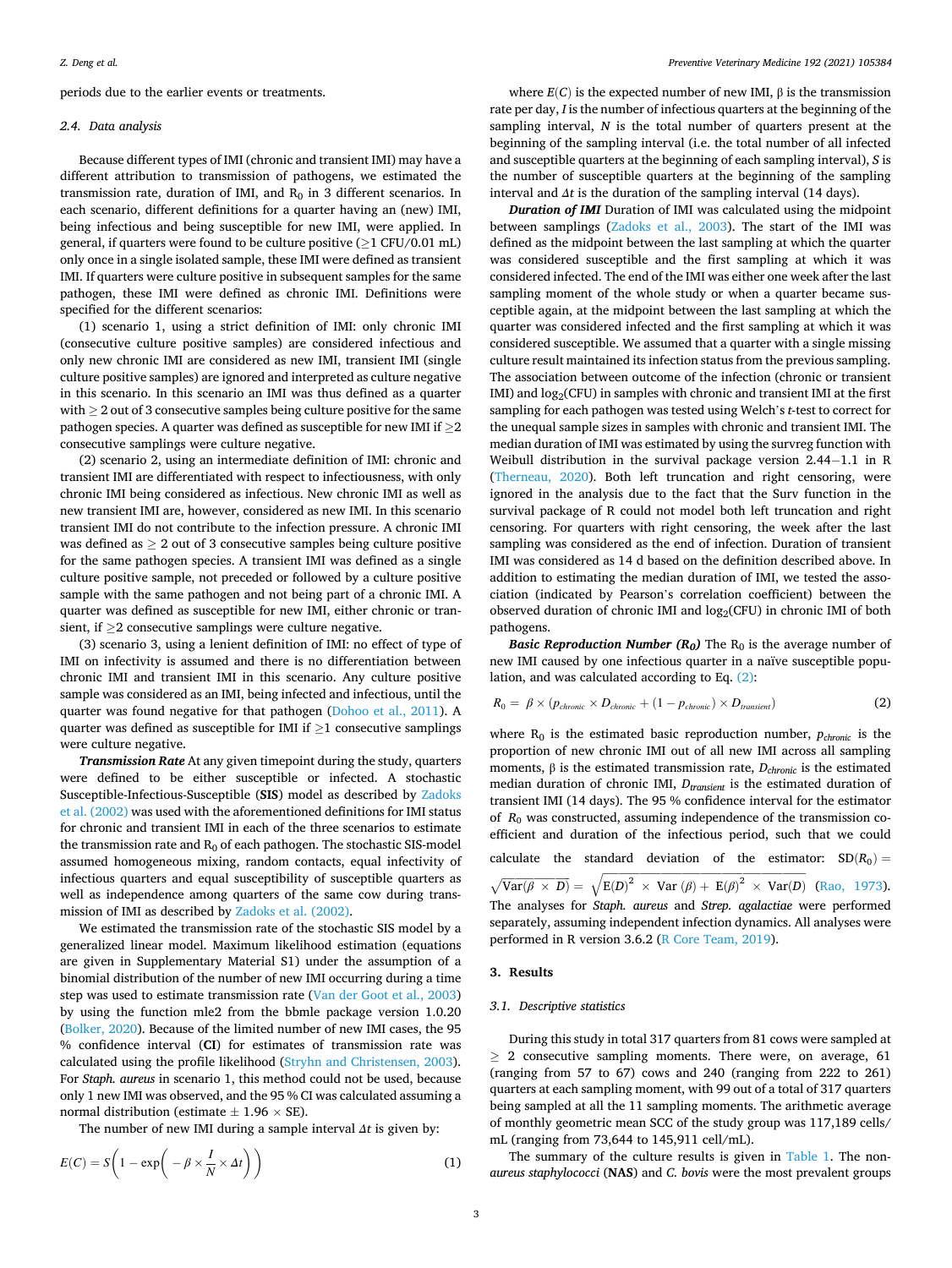## <span id="page-3-0"></span>**Table 1**

The number of isolates at each sampling moment and the average number of isolates during the study for the indicated mastitis pathogens in one group of cows on a Dutch dairy farm using an automatic milking system. A total of 81 cows were included in this study. Pathogens in the 'Other pathogens' category were *Streptococcus*  spp., *Enterococcus* spp., *Bacillus* species and *Trueperella pyogenes.* 

| Culture results               | 2017-<br>$10-10$ | 2017-<br>10-24 | 2017-<br>11-07 | 2017-<br>11-21 | 2017-<br>12-05 | 2017-<br>12-19 | 2018-<br>$01-02$ | 2018-<br>$01-16$ | 2018-<br>01-30 | 2018-<br>$02 - 13$ | 2018-<br>$02 - 27$ | Average number of<br>isolates<br>(percentage) |
|-------------------------------|------------------|----------------|----------------|----------------|----------------|----------------|------------------|------------------|----------------|--------------------|--------------------|-----------------------------------------------|
| Non-aureus<br>Staphylococcus  | 51               | 45             | 50             | 39             | 38             | 49             | 34               | 45               | 51             | 44                 | 34                 | 43.6 (16.8 %)                                 |
| Corynebacterium<br>species    | 55               | 41             | 40             | 32             | 36             | 29             | 20               | 30               | 48             | 43                 | 18                 | 35.6 (13.7 %)                                 |
| Streptococcus<br>agalactiae   | $\overline{4}$   | $\overline{4}$ | 5              | 5              | 5              | 7              | 6                | 5                | 6              | 4                  | 6                  | 5.2 $(2.0 %)$                                 |
| Staphylococcus<br>aureus      | 5                | 4              | 4              | 5              | 6              | 6              | 4                | 5                | 7              | $\overline{7}$     | $\overline{2}$     | 5.0 $(1.9\%)$                                 |
| Streptococcus<br>dysgalactiae | 3                | 4              | $\overline{4}$ | 5              | 5              | $\mathbf{1}$   | 4                | 3                | 4              | 4                  | 5                  | 3.8(1.5%)                                     |
| Escherichia coli              | $\mathbf{0}$     |                |                | 1              | $\mathbf{1}$   | 3              |                  | $\mathbf{I}$     | $\mathbf{0}$   | $\boldsymbol{2}$   | $\overline{2}$     | 1.4 $(0.6 %)$                                 |
| Streptococcus uberis          | $\mathbf{1}$     | $\mathbf{0}$   | $\Omega$       | $\mathbf{0}$   | 1              | $\mathbf{0}$   | $\Omega$         | $\mathbf{0}$     | $\Omega$       | $\mathbf{0}$       | $\Omega$           | $1.0(0.4\%)$                                  |
| Other pathogens               | 57               | 54             | 52             | 73             | 44             | 55             | 36               | 63               | 29             | 62                 | 43                 | 51.6 (19.9 %)                                 |
| Culture negative              | 59               | 100            | 97             | 81             | 99             | 98             | 142              | 85               | 106            | 73                 | 135                | 97.7 (37.9 %)                                 |
| Contamination                 | 24               | 22             | 12             | 19             | 15             | 19             | 5                | 18               | 7              | 18                 | $\overline{2}$     | 14.6 (5.6 %)                                  |
| Total                         | 259              | 275            | 265            | 260            | 250            | 267            | 252              | 255              | 258            | 257                | 247                | 26.0 (10.0 %)                                 |

of pathogens, followed by *Staphylococcus aureus* and *Strep. agalactiae*. There were 59 samples from 21 quarters of 15 cows culture positive for *Staph. aureus,* and *Strep. agalactiae* was cultured 60 times from 20 quarters of 14 cows. In total, 1 out of 11 (9%) new *Staph. aureus* IMI and 5 out of 13 (38 %) new *Strep. agalactiae* IMI were chronic. Of the *Staph. aureus* isolates, 56/59 belonged to the same spa type, t529 (95 % of the total number of isolates). The remaining 3/59 isolates belonged to t527 (5% of the total number of isolates), which is unrelated to t529 as it has a completely different repeats succession.

transmission rates for *Staph. aureus* were largely similar to those for *Strep. agalactiae* within each scenario but estimates of transmission rate for both pathogens were substantially lower in scenario 1 compared to scenario's 2 and 3. The duration of chronic IMI was estimated at 95 (95 % CI: 72− 125) d for *Staph. aureus* and 86 (95 % CI: 67− 111) d for *Strep. agalactiae* in both scenario 1 and 2 when only the chronic IMI was considered contributing to the transmission process. The duration of IMI regardless of chronic or transient was 30 (95 % CI: 20− 45) d and 39 (95 % CI: 27− 57) d for *Staph. aureus* and *Strep. agalactiae*, respectively, in scenario 3 [\(Table 3\)](#page-4-0).

# *3.2. Transmission dynamics*

The number of infectious, susceptible and newly infected quarters in each infection status at every sampling moment for the 2 contagious pathogens in the 3 scenarios is provided in Table 2. The estimated

The corresponding  $R_0$  was estimated below 1 in all scenario's and ranged between 0.16 (95 % CI: 0.05− 0.27) (scenario 1) and 0.34 (95 % CI: 0.20–0.48) (scenario 3) and between 0.64 (95 % CI: 0.41–0.87) (scenario 1) and 0.68 (95 % CI: 0.48− 0.88) (scenario 3) for *Staph. aureus*  and *Strep. agalactiae*, respectively [\(Table 3\)](#page-4-0).

#### **Table 2**

Number of quarters susceptible, infectious or newly infected, used to estimate transmission rate in 3 scenarios for *Staphylococcus aureus* and *Streptococcus agalactiae* on a Dutch dairy farm using an automatic milking system. In scenario 1, only chronic IMI were included in the analysis; in scenario 2, only chronic IMI were considered as infectious, while both, new chronic IMI and new transient IMI were defined as new IMI; in scenario 3, single sampling with bacteriological culture positive and negative were considered as infectious and susceptible, respectively.

| Pathogen                    | Scenario     | Infection<br>status                  | 10/10/<br>2017                     | 10/24/<br>2017           | 11/7/<br>2017        | 11/21/<br>2017           | 12/5/<br>2017            | 12/19/<br>2017               | 1/2/<br>2018                            | 1/16/<br>2018              | 1/30/<br>2018                | 2/13/<br>2018            | 2/27/<br>2018            |
|-----------------------------|--------------|--------------------------------------|------------------------------------|--------------------------|----------------------|--------------------------|--------------------------|------------------------------|-----------------------------------------|----------------------------|------------------------------|--------------------------|--------------------------|
| Staphylococcus<br>aureus    | $\mathbf{1}$ | Susceptible<br>Infectious<br>New IMI | 121<br>2<br>NA <sup>1</sup>        | 231<br>4<br>$\bf{0}$     | 233<br>4<br>$\bf{0}$ | 235<br>5<br>$\bf{0}$     | 234<br>6<br>0            | 232<br>5<br>$\bf{0}$         | 216<br>4<br>$\bf{0}$                    | 220<br>4<br>0              | 222<br>5<br>1                | 216<br>4<br>$\bf{0}$     | 210<br>2<br>$\bf{0}$     |
|                             | $\,2\,$      | Susceptible<br>Infectious<br>New IMI | 119<br>$\overline{2}$<br><b>NA</b> | 231<br>4<br>$\mathbf{1}$ | 233<br>4<br>$\bf{0}$ | 235<br>5<br>$\mathbf{0}$ | 234<br>6<br>$\bf{0}$     | 232<br>5<br>$\overline{2}$   | 216<br>$\overline{4}$<br>$\overline{2}$ | 218<br>4<br>$\mathbf{2}$   | 222<br>5<br>3                | 216<br>4<br>$\mathbf{1}$ | 209<br>2<br>$\bf{0}$     |
|                             | $\,$ 3 $\,$  | Susceptible<br>Infectious<br>New IMI | 122<br>3<br>NA                     | 232<br>5                 | 233<br>4<br>$\bf{0}$ | 235<br>5<br>$\mathbf{0}$ | 234<br>6<br>$\mathbf{0}$ | 234<br>7<br>$\overline{2}$   | 216<br>6<br>$\overline{2}$              | 220<br>6<br>$\overline{2}$ | 222<br>7<br>3                | 216<br>5<br>$\mathbf{1}$ | 218<br>2<br>$\mathbf{0}$ |
| Streptococcus<br>agalactiae | 1            | Susceptible<br>Infectious<br>New IMI | 209<br>3<br>NA                     | 232<br>5<br>$\bf{0}$     | 234<br>5<br>$\bf{0}$ | 238<br>5<br>$\mathbf{0}$ | 238<br>5<br>$\mathbf{1}$ | 235<br>6                     | 217<br>5<br>$\mathbf{1}$                | 222<br>4<br>$\mathbf{0}$   | 224<br>6<br>$\boldsymbol{2}$ | 218<br>4<br>$\bf{0}$     | 211<br>2<br>$\bf{0}$     |
|                             | $\mathbf{2}$ | Susceptible<br>Infectious<br>New IMI | 208<br>3<br>NA                     | 232<br>5<br>$\mathbf{0}$ | 234<br>5<br>$\bf{0}$ | 238<br>5                 | 238<br>5<br>$\mathbf 1$  | 235<br>6<br>$\boldsymbol{2}$ | 217<br>6<br>$\overline{2}$              | 222<br>4<br>$\mathbf{1}$   | 224<br>6<br>$\overline{2}$   | 218<br>4<br>$\bf{0}$     | 211<br>2<br>4            |
|                             | 3            | Susceptible<br>Infectious<br>New IMI | 213<br>4<br>NA                     | 233<br>5<br>$\mathbf{0}$ | 234<br>5<br>$\bf{0}$ | 238<br>6                 | 238<br>5<br>$\mathbf{1}$ | 236<br>7<br>$\boldsymbol{2}$ | 217<br>6<br>$\overline{2}$              | 222<br>5<br>$\mathbf{1}$   | 224<br>6<br>$\overline{2}$   | 218<br>4<br>$\bf{0}$     | 220<br>6<br>4            |

 $<sup>1</sup>$  Not applicable.</sup>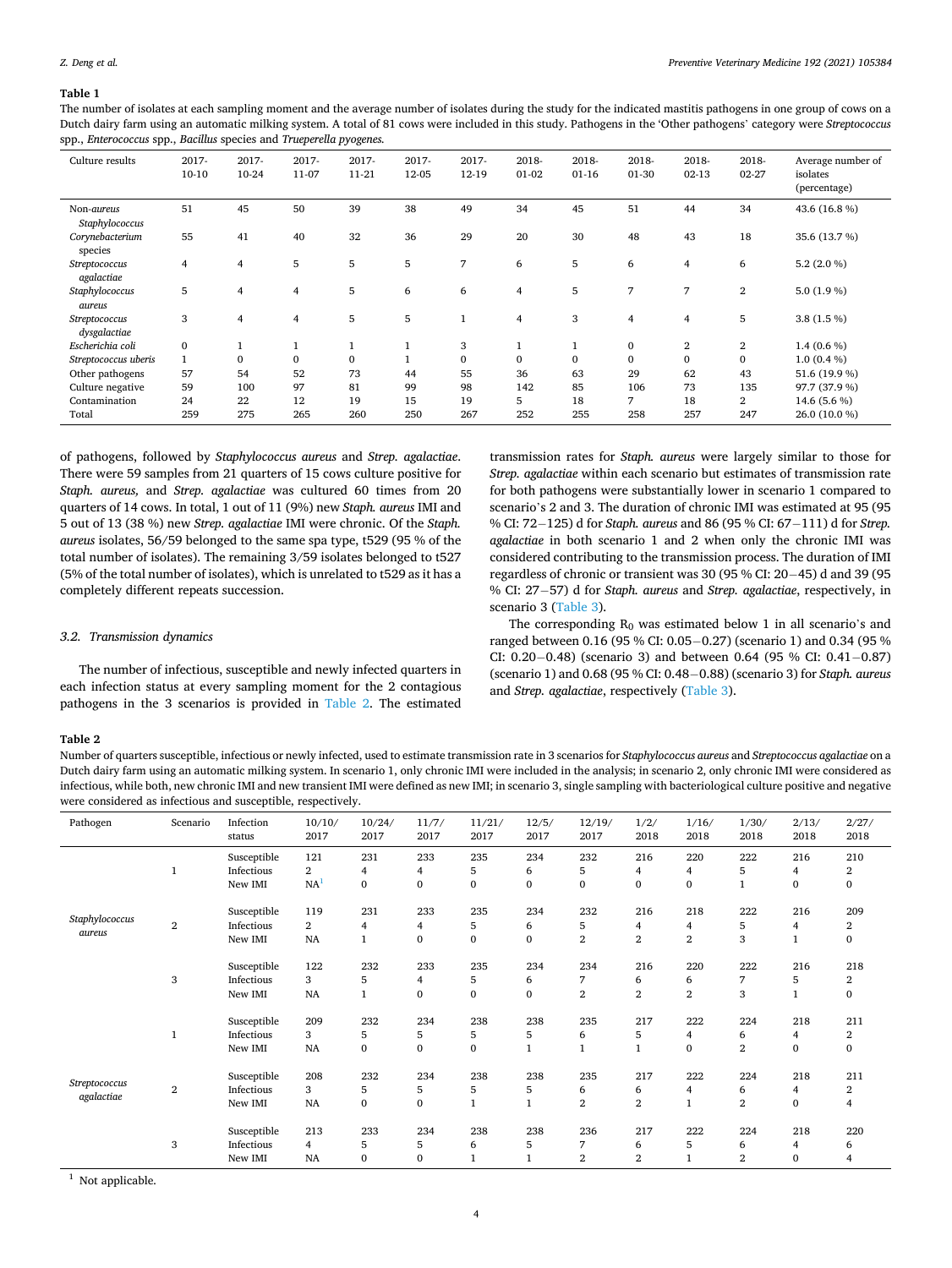## <span id="page-4-0"></span>**Table 3**

Transmission rate (number of transmission events per quarter-day), median duration of intramammary infection (IMI) that are considered as infectious and the corresponding basic reproduction number (R0) estimated for *Staphylococcus aureus* and *Streptococcus agalactiae* on a Dutch dairy farm using an automatic milking system according to 3 different modelling scenarios. In scenario 1, only chronic IMI were included in the analysis; in scenario 2, only chronic IMI was considered as infectious and new chronic IMI and new transient IMI were defined as new IMI; in scenario 3, single sampling with bacteriological culture positive and negative were considered as infectious and susceptible, respectively. Only quarters with ≥ 2 consecutive samples were included. The 95 % confidence intervals (95 % **CI**) for estimates of transmission rates were profile likelihood based confidence intervals (except the 95 % CI for transmission rate of *Staph. aureus* in scenario 1 which was calculated using the normal distribution because of only one new IMI case), while the 95 % CI for median duration of IMI and  $R_0$  were normal distribution confidence intervals.

|                   | Scenario   | Transmission rate (cases/quarter-day, 95 % CI) | Median duration of IMI<br>(expressed as days, 95 % CI) | $R_0$ (95% CI)      |
|-------------------|------------|------------------------------------------------|--------------------------------------------------------|---------------------|
| Staph. aureus     | Scenario 1 | $0.002(0-0.005)$                               | $95(72 - 125)$                                         | $0.16(0.05 - 0.27)$ |
|                   | Scenario 2 | $0.019(0.010 - 0.032)$                         | $95(72 - 125)$                                         | $0.16(0-0.32)$      |
|                   | Scenario 3 | $0.016(0.008 - 0.027)$                         | $30(20-45)$                                            | $0.34(0.20 - 0.48)$ |
| Strep. agalactiae | Scenario 1 | $0.007(0.005 - 0.010)$                         | $86(67-111)$                                           | $0.64(0.41 - 0.87)$ |
|                   | Scenario 2 | $0.019(0.011 - 0.032)$                         | $86(67-111)$                                           | $0.64(0.35-0.94)$   |
|                   | Scenario 3 | $0.016(0.009 - 0.027)$                         | $39(27-57)$                                            | $0.68(0.48 - 0.88)$ |

In chronic IMI, the duration of IMI was positively associated with the  $log_2(CFU)$  in quarter milk samples during the whole study period for *Strep. agalactiae*, while for *Staph. aureus* no significant association between these two variables was found. For each of the pathogens, the  $log_2(CFU)$  at the first culture positive sampling was not significantly associated with the type of IMI (transient or chronic).

# **4. Discussion**

With this study, it was our aim to get more insight in the transmission rate, the duration of IMI and the R<sub>0</sub> of *Staph. aureus* and *Strep. agalactiae* in a Dutch dairy herd using an AMS. We found that transmission of these two contagious pathogens was limited. The R<sub>0</sub> of both pathogens were  $<$ 1, and the  $R_0$  values were comparable to those in well-performing CMS herds ([Zadoks et al., 2002](#page-6-0); [Kirkeby et al., 2019\)](#page-6-0). Our results suggest that the different definitions of IMI are not largely affecting the  $R_0$  even though the estimations of the transmission rates and median duration of IMI differed substantially in the different definition scenarios. By removing chronic IMI cows from the herd, the  $R_0$  could be significantly decreased, which means that early intervention on mastitis cases infected by contagious pathogens would largely limit the transmission of contagious pathogens in the herd. Because of the existence of chronic IMI cases with both pathogens, spanning the whole study period, we were not able to distinguish the transmission between cow to cow and environment to cow transmission routes.

The number of farms using AMS worldwide is steadily increasing ([Barkema et al., 2015\)](#page-6-0) and as the contact dynamics between cows and milking machine in AMS herds are different from cows in CMS herds, contagious mastitis may behave differently in AMS herds as compared to CMS herds. In both systems, reduction of the transmission rate or duration of infection of contagious pathogens are key parts in a mastitis control program. Our study, therefore, aimed to estimate the transmission rate, duration of IMI and the corresponding  $R_0$  of these two pathogens and we modelled possible differences in infectivity of transient and chronic IMI using 3 scenarios. Because it is costly and time consuming to conduct transmission studies, this type of studies are generally limited to a few herds. We do have to realize that before findings in this type of studies can be generalized, validation in a larger number of herds is required.

We found only 2 genotypes of *Staph. aureus* (the majority of isolates being *spa* type t529) in this herd, which is in line with other studies that found also only one or very few *Staph. aureus* genotypes in a herd ([Anderson et al., 2012](#page-6-0); [Boss et al., 2016; Leuenberger et al., 2019](#page-6-0)). The genotyping of isolates enabled modelling of genotype specific transmission processes, therefore, the quarters solely infected with spa type t527 were treated as potential susceptibles for quarters infected with spa type t529 in the modelling. A highly predominant farm specific genotype of *Strep. agalactiae* has been reported in CMS herds [\(Radtke](#page-6-0)  [et al., 2012\)](#page-6-0). Meanwhile, Holmø[y et al. \(2019\)](#page-6-0) found all *Strep. agalactiae*  isolates from the same herd belonged to the same multi-locus sequence types for both, AMS herds ( $n = 25$ ) and CMS herds ( $n = 61$ ) on 86 Norwegian dairy farms, which suggests that the *Strep. agalactiae* isolates in our study could be from the same genotype. Thus, we assumed in our analyses that the *Strep. agalactiae* isolates were of the same genotype when estimating the transmission rate in our study.

## *4.1. Transmission dynamics*

In our study, the average quarter prevalence of *Staph. aureus* per sampling for chronic IMI was 1.9 % (ranging from 0.94 % to 2.5 %). The estimated transmission rate was comparable to results from previous studies in CMS herds that also had a low *Staph. aureus* prevalence. [Zadoks et al. \(2002\)](#page-6-0) described the transmission rate in 3 herds, being 0.014 (0.008− 0.023) for naïve susceptible quarters, while excluding quarters that could be considered more susceptible after being recovered from an IMI. [Kirkeby et al. \(2019\)](#page-6-0) described the transmission rate to vary from 0.007 (95 % CI:0− 0.0175) to 0.009 (95 % CI: 0.006− 0.015) in a herd with a low *Staph. aureus* prevalence. In the only comparable study on transmission dynamics of *Staph. aureus* in an AMS herd ([Dalen et al.,](#page-6-0)  [2019\)](#page-6-0), transmission rate was found to be 0.009 (95 % CI: 0.006− 0.014)) on cow level. We considered modelling at the quarter level more appropiate because in an AMS quarters are milked independent with separate milklines and no mixing of milk until the milk is far away from the teats. Thus we considered cross infection among different quarters of the same cow negligible. Additionally, this approach delivers more precise data on the infection status of individual units of infection, and thus a more reliable estimated transmission rate and R<sub>0</sub>. All these studies did not differentiate between IMI with different duration and considered transient IMI as "true IMI" as long as they were from a single sample with clinical mastitis and/or the CFU in the sample exceeded a certain threshold. The estimated transmission rates from these studies were in the range of our estimates, which suggests that the transmission of *Staph. aureus* is comparable in AMS and CMS herds. However, our estimates for R0 were lower than in previous studies in CMS herds that had a comparable prevalence of *Staph. aureus.* [Zadoks et al. \(2002\)](#page-6-0) described that untreated subclinical *Staph. aureus* mastitis with a mean duration of 64 d had an  $R_0$  of 0.42 (95 % CI: 0.24–0.68). Kirkeby et al. (2019) described that *Staph. aureus* IMI with a median duration of infection of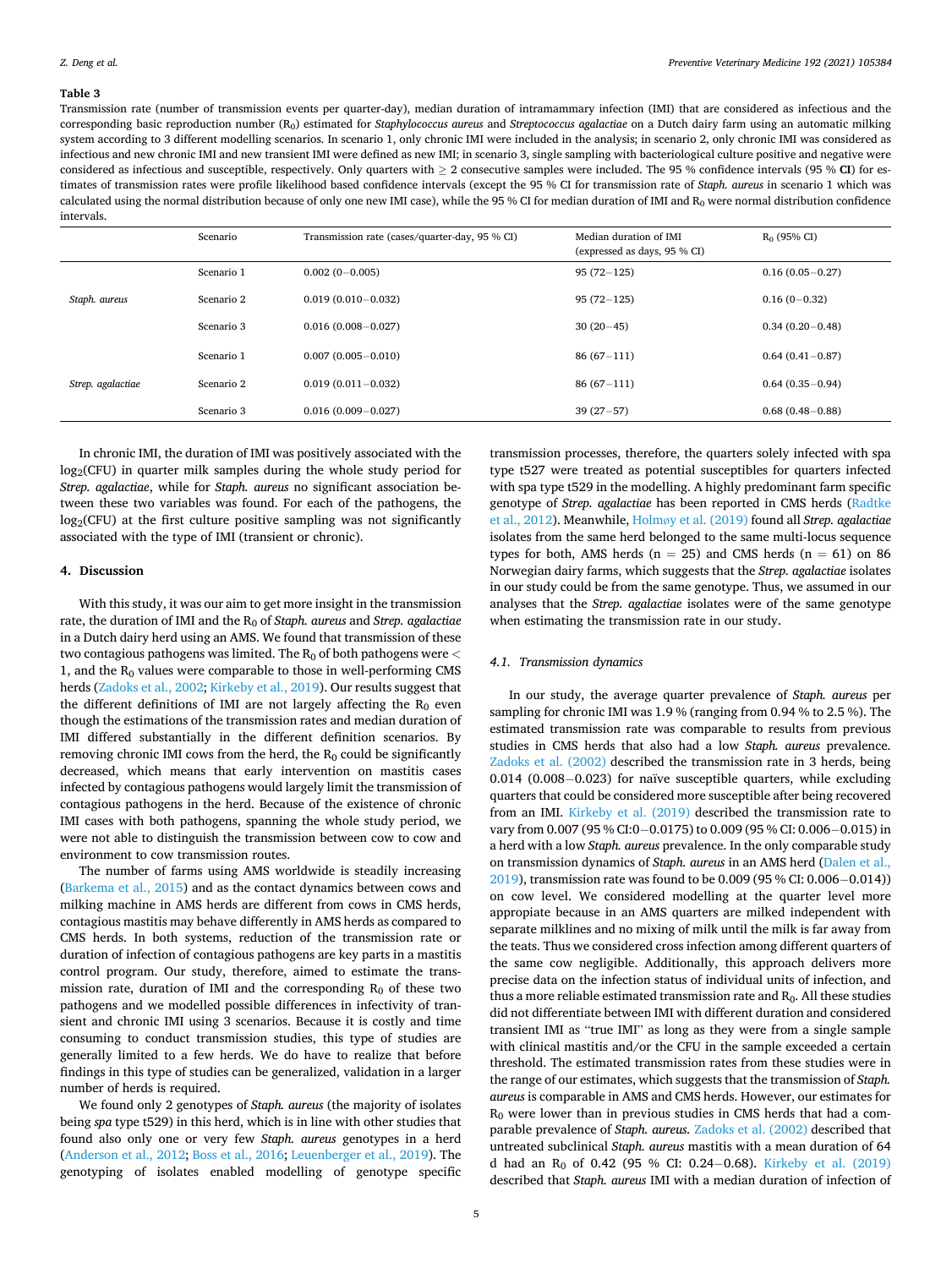64 d had an  $R_0$  varying from 0.48 (95 % CI: 0–1.23) to 0.59 (95 % CI: 0.35 to 0.94) in their herd with a low *Staph. aureus* prevalence. [Dalen](#page-6-0)  [et al. \(2019\)](#page-6-0) described *Staph. aureus* IMI with a mean duration of 128 days in an AMS herd to have an  $R_0$  of 0.76 (95 % CI: 0.41–1.42). To estimate the duration in an unbiased way was not possible in our study, because we were dealing with data with both left truncation and right censoring, essentially leading to insufficient information to make a good estimation of the duration of infection. As a consequence, it is likely that we underestimated the duration of IMI and therefore, of  $R_0$ , by ignoring the left truncation and right censoring in our study. This may be an explanation of the somewhat lower  $R_0$  we found in an AMS herd in comparison to studies in CMS herds that have been carried out so far.

In CMS herds with a higher prevalence of *Staph. aureus*, both the estimated transmission rate and  $R_0$  were higher than our estimates. [Barlow et al. \(2013\),](#page-6-0) using the definition of IMI from [Zadoks et al.](#page-6-0)  [\(2002\),](#page-6-0) estimated transmission rate at 0.008 (95 % CI: 0.006− 0.012) with the corresponding R<sub>0</sub> as 1.08 (95 % CI: 0.81–1.62) for *Staph. aureus* IMI in a group of cows without antimicrobial treatment. [Schukken et al.](#page-6-0)  [\(2014\)](#page-6-0) calculated the transmission rate ranging from 0.008 (95 % CI: 0.007− 0.010) to 0.010 (95 % CI: 0.008− 0.012) and the corresponding  $R_0$  as 1.72 (95 % CI: 1.06–3.17) for unvaccinated cows while van den [Borne et al. \(2017\)](#page-6-0) reported transmission rate as 0.023 (95 % CI: 0.020− 0.027) in Swiss dairy herds. Finally, [Kirkeby et al. \(2019\)](#page-6-0) reported transmission rate as  $0.013$  (95 % CI:  $0.010-0.016$ ) and the R<sub>0</sub> as 1.16 (95 % CI: 0.93–1.45) in a herd with a high *Staph. aureus* prevalence. In these herds with a higher prevalence of *Staph. aureus*, all R<sub>0</sub> were higher than 1 and outbreaks of *Staph. aureus* mastitis were highly likely or occuring. The AMS herd of our study could maintain  $R_0 < 1$ , which is comparable to well-performing CMS herds, and is therefore able to prevent transmission and outbreaks of contagious pathogens. This is likely a result of the AMS functioning well in terms of teat cleaning, teat disinfection as well as steaming of milking clusters in between cows.

In all scenarios evaluated, we found the estimated transmission rate for *Strep. agalactiae* to be no less than 0.007 (95 % CI: 0.001− 0.060), which was estimated in a CMS herd by [Leelahapongsathon et al. \(2016\)](#page-6-0), which indicates *Strep. agalactiae* may transmit easier in this AMS herd. The estimated  $R_0$  in our study herd, however, was lower than the 1.86 (95 % CI: 0.21–16.61) estimated by [Leelahapongsathon et al. \(2016\)](#page-6-0). Our study, however, only lasted for 6 mo, which again potentially underestimated the duration of IMI, as compared to the 10 mo study of [Leelahapongsathon et al. \(2016\)](#page-6-0) and likely resulted in an underestimation of  $R_0$  in our study. In addition, the homogeneity assumption for susceptibility may have been violated, which may also result in an underestimation of the transmission rate of both pathogens. [Zadoks et al.](#page-6-0)  [\(2002\)](#page-6-0) found that quarters recovered from infection (regardless of being the result of treatment or natural cure) seemed to be more susceptible to new IMI than naïve susceptible quarters, which would contribute to higher estimates of transmission rate. In our study, we did not distinguish between the susceptibility of naïve susceptible quarters and recovered quarters, which might have resulted in an underestimation of the transmission rate.

The estimated median duration of IMI for chronic IMI of *Staph. aureus*  and *Strep. agalactiae* were in-between the estimates from previous studies. Previous studies estimated the duration of IMI for *Staph. aureus*  at 135.8–177.9 days (mean duration of IMI; [Lam et al., 1996\)](#page-6-0), 29 days (mean duration of IMI; [Zadoks et al., 2002\)](#page-6-0), and 64–91 days (median duration of IMI; [Kirkeby et al., 2019\)](#page-6-0). There are two factors contributing to the differences between duration of IMI in these studies and our current study: the definition of IMI and the length of the study period that could capture the potential full length of the duration of IMI. [Lam](#page-6-0)  [et al. \(1996\)](#page-6-0) excluded short subclinical infections by the definition of IMI, while both [Zadoks et al. \(2002\)](#page-6-0) and [Kirkeby et al. \(2019\)](#page-6-0) included transient IMI in their analysis. By taking transient IMI into account, the estimated average duration of IMI obviously is shortened, and in addition a shorter study period might have contributed to a shorter duration of IMI and thus an underestimation of  $R_0$  in our study.

The duration of chronic IMI was significantly and positively associated with the log<sub>2</sub>(CFU) for *Strep. agalactiae*, which suggests that higher bacterial loads in milk samples are likely to be persistent infections for IMI caused by *Strep. agalactiae*. However, the duration of chronic IMI caused by *Staph. aureus* could not be forecasted by the bacterial load in quarter milk samples. We did not find a significant association between the  $log<sub>2</sub>(CFU)$  at the first positive sampling and whether this infection became chronic or transient. This suggests that the bacterial load in the first culture positive sample does not predict the outcome of the infection.

*Staphylococcus aureus* and *Strep. agalactiae* are generally considered to be contagious pathogens that transmit between cows during milking. However, there are several studies that describe environmental transmission of *Staph. aureus* [\(Fox and Gay, 1993;](#page-6-0) [Barlow et al., 2013](#page-6-0); [Cobo-Angel](#page-6-0) et al., 2018) and *Strep. agalactiae* (Jø[rgensen et al., 2016](#page-6-0); [Klaas and Zadoks, 2018](#page-6-0)). The contribution of environmental transmission may be underestimated in low *Staph. aureus* IMI prevalence herds ([Barlow et al., 2013](#page-6-0)). We were unable to estimate the transmission rate of environmental transmission of both pathogens in this study because there were chronic IMI that spanning the whole study period, and new IMI resulting from environmental transmission could not be distinguished from those derived from infectious quarters. Isolates of spa type t527 have been found in bulk tank milk samples [\(Boss et al., 2016](#page-6-0); [Patel, 2018](#page-6-0)), but we are not aware of reports of environmental sources of spa type t527. Further studies are needed to elucidate the role of AMS and of the environment in the transmission of these contagious pathogens.

The estimated  $R_0$  for both pathogens was below 1 in all scenarios, which theoretically would lead to fading out of the infection in this herd. However, both pathogens seemed to be persistently present in the herd during our study. This has been seen in CMS herds as well (Zadoks, et al., 2002; [Leelahapongsathon et al., 2016\)](#page-6-0). Possible explanations could be more heterogeneity in infectivity and susceptibility of IMI in the population than we were able to evaluate, with a subgroup of cows maintaining the IMI throughout the course of our study. [Zadoks et al. \(2002\)](#page-6-0)  found that quarters recovered from IMI were more susceptible to new IMI than naïve susceptible quarters. When recovered quarters are more susceptible than naïve quarters this might lead to an endemic situation even when  $R_0$  is below the threshold of 1 ([Greenhalgh et al., 2000\)](#page-6-0), thus eradication of the infection will take more effort than prevention of entrance of new infected animals into the herd ([Zadoks et al., 2002](#page-6-0)).

### **5. Conclusion**

Transmission of *Staph. aureus* and *Strep. agalactiae* between quarters in this AMS herd was limited and  $R_0$  of both pathogens was estimated to be below 1, although some underestimation of  $R_0$  is likely. Future studies are needed to quantify transmission in more AMS herds and get more insight in the transmission routes of these pathogens in AMS herds to better facilitate further prevention of transmission.

## **Submission declaration**

This study has not been published anywhere else previously.

# **Declaration of Competing Interest**

None.

### **Acknowledgements**

This project was financially supported by Lely Industries N.V. (Maassluis, the Netherlands) and a personal grant to Z. Deng by the China Scholarship Council, Beijing, China [grant number: 201506350111]. We greatly appreciate the farmer's participation in this study and the help of the students in collecting milk samples.